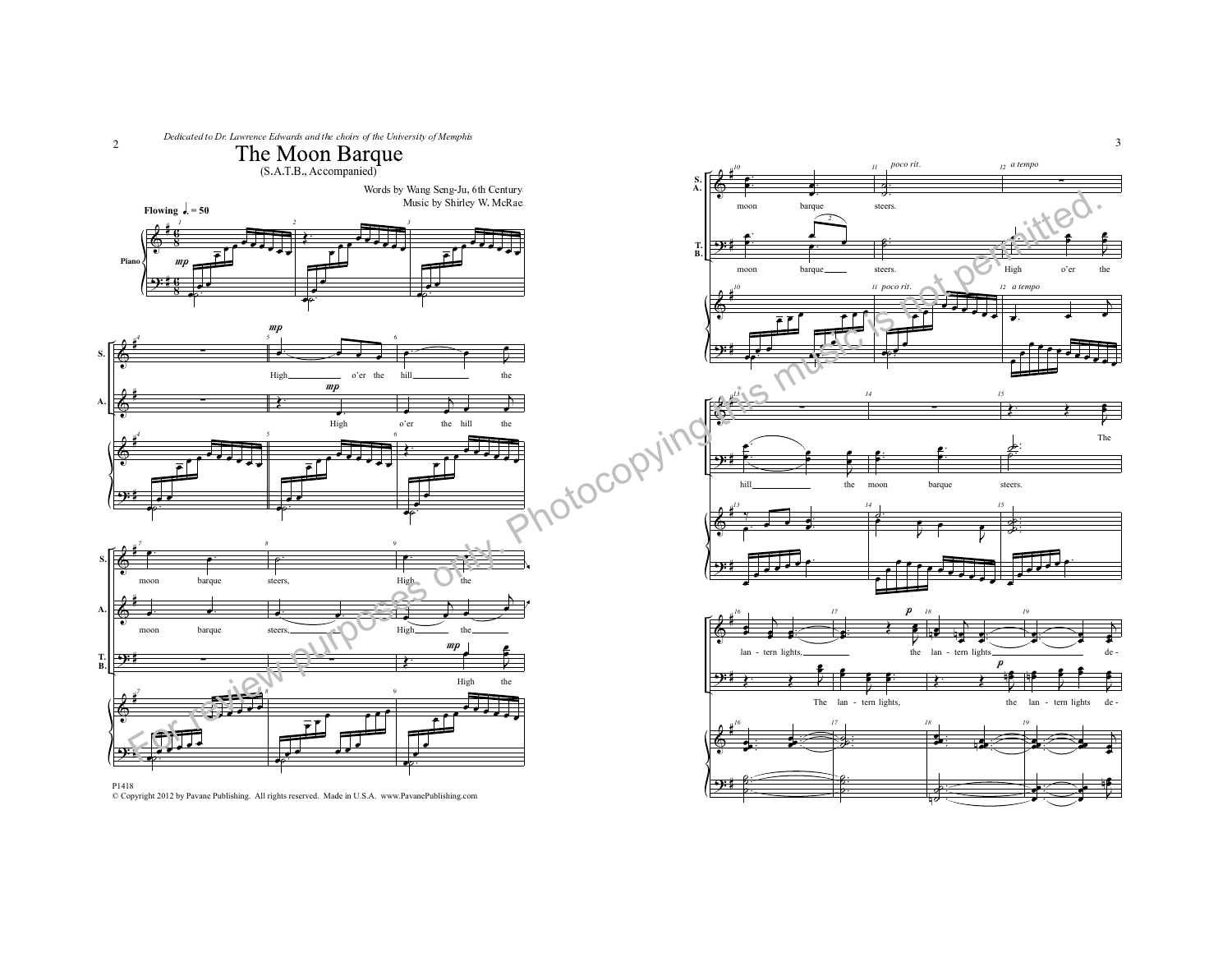



5